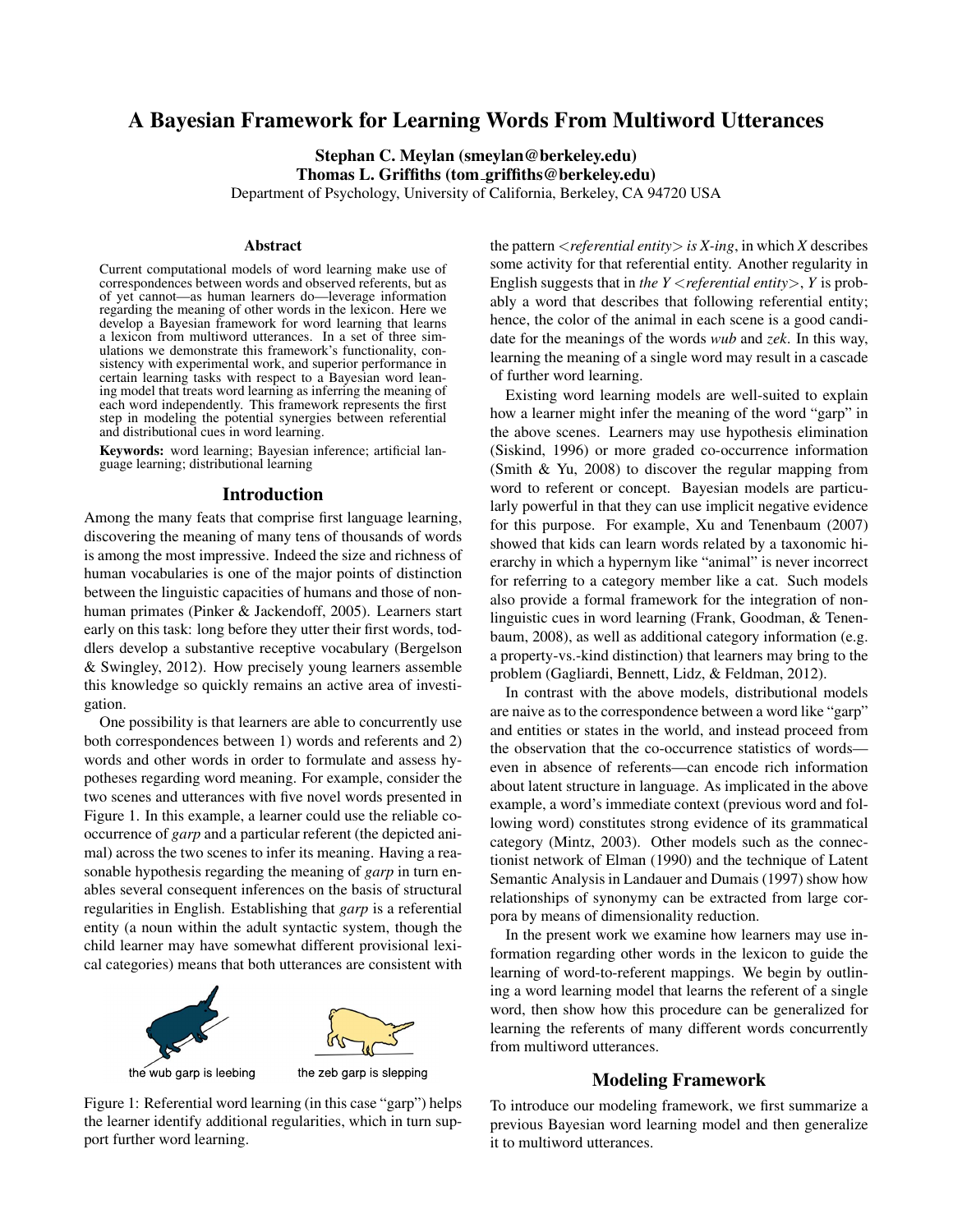## Bayesian Word Learning

The Bayesian word learning model introduced by Xu and Tenenbaum (2007) focused on the learning of nouns. The learner observes a particular object *x* being given a word label *w*, and considers hypotheses *h* that correspond to the sets of objects that could be given that label. The posterior probability of each *h* is given by

$$
P(h|x, w) = \frac{p(x|h, w)p(h)}{\sum_{h' \in \mathcal{H}} p(x|h, w)p(h')},
$$
\n(1)

corresponding to the normalized product of the *likelihood*  $p(x|h, w)$  and the prior  $p(h)$ .

The likelihood term  $p(x|h, w)$  reflects whether the observed concept *x* is in the set  $S_w^{(h)}$  identified by word *w* given hypothesis *h*,

$$
p(x|h, w) = \begin{cases} \frac{1}{|S_w^{(h)}|} & \text{if } x \in S_w^{(h)} \\ 0 & \text{otherwise} \end{cases}
$$
 (2)

The model's likelihood employs the reciprocal of the set size picked out by the current word – the *size principle* – corresponding to assuming that objects are sampled uniformly at random. The model can accommodate multiple independent observations, in this case an ordered set of objects X and an ordered set of words W, by modifying the likelihood to become

$$
P(\mathbb{X}|h,\mathbb{W}) = \prod_{i=1} p(x_i|h,w_i).
$$
 (3)

The prior reflects the expectations of the learner about which hypotheses are more likely to be true. The simplest prior is one in which each hypothesis regarding the word-toconcept mapping (the power set of concepts) is considered equally likely,  $p(h) = 1/2^s$ , where *s* is the size of the hypothesis space which that word could refer to.

Putting these pieces together, the probability that the word applies to a new object is given by

$$
P(y \in S_w | x) = \sum_{h: y \in S_w^{(h)}} p(h | x, u),
$$
 (4)

being the sum of the posterior probabilities of those hypotheses under which *y* would be a member of the corresponding set of objects.

### Multiword Utterances

We now generalize this model for learning the individual word-to-referent mappings for nouns to learning several word-to-referent mappings for different classes of words concurrently from a set of utterances. This requires changing two features of the modeling approach. First, rather than individual words referring to sets of objects, we treat each word as referring to a subset of possible states of the world, or *worldstates*. In a world in which there is an object that is 1) either red or black and 2) either round or square, there would be exactly four possible world-states. Second, we treat the referential content of an utterance as the set of world-states picked out by some compositional function operating over the relevant word-to-referent mappings in the lexicon. By delineating both word and utterance meaning in terms of sets, the model supports unintuitive—though logically possible meanings for both. The framework then treats the problem of word learning as one in which the learner must find the best lexicon to explain a set of observed world-states and corresponding utterances.

A lexicon  $\mathbb H$  consists of one or more word-level hypotheses  $\{h_1, \ldots, h_n\}$ , each of which is a mapping from a word *w* to a set of world-states  $\{x_n, \ldots, x_m\}$ . The posterior probability of a lexicon given a set of utterances U and a set of observed scenes X can be calculated according to Bayes' rule:

$$
p(\mathbb{H}|\mathbb{X}, \mathbb{U}) = \frac{p(\mathbb{X}|\mathbb{H}, \mathbb{U})p(\mathbb{H})}{\sum_{\mathbb{H}' \in \mathcal{H}} p(\mathbb{X}|\mathbb{H}', \mathbb{U})p(\mathbb{H}')}.
$$
(5)

An observation from the above language consists of an utterance  $u$  and a world-state  $x$ . Assuming the conditional independence of the observed utterance/world-state pairs, the likelihood for a lexicon is the product of the probabilities of observing the world-state  $x_i$  for the corresponding utterance  $u_i$  for a given hypothesized lexicon  $\mathbb{H}$ :

$$
p(\mathbb{X}|\mathbb{H}, \mathbb{U}) = \prod_{i=1} p(x_i|\mathbb{H}, u_i).
$$
 (6)

The likelihood term reflects whether the world-state  $x_i$  can be referred to by utterance  $u_i$  under the lexicon  $\mathbb{H}$ . If the world-state  $x$  is in with the set of world-states picked out by the utterance give the current lexicon, the likelihood is calculated as the reciprocal of the number of world-states that are picked out. Otherwise, the likelihood term is near zero. To prevent overfitting, a small portion of the probability mass  $(\varepsilon)$ is spread evenly across all hypotheses, yielding

$$
p(x_i|\mathbb{H}, u_i) = \begin{cases} (1-\varepsilon) \frac{1}{|S_i|} + \varepsilon \frac{1}{|S|} & \text{if any } x_i \in S_{u_i}^{(\mathbb{H})} \\ \varepsilon \frac{1}{|S|} & \text{otherwise} \end{cases}
$$
 (7)

where  $S_{u_i}^{(\mathbb{H})}$  is the set of world-states picked out by the utterance given the current lexicon. The framework is itself agnostic as to *how* the utterances and the lexicon pick out a particular set of world-states; depending on the assumptions about the semantics, the lexicon may specify different sets of worldstates given an utterance. In Simulation 1 we describe one such function that picks out a particular set of world-states given an utterance and a lexicon. Rather that the exact form of this compositional function, the critical contribution of this framework is that of casting the problem of word learning as one in which *all* hypothesized word meanings that comprise a lexicon can be used in the assessment of the likelihood or prior for a particular word-to-referent mapping.

The prior probability of the lexicon,  $p(\mathbb{H})$  is the product of the prior probabilities of the hypotheses *h* that comprise the lexicon  $\mathbb{H}$ ,  $\prod_{h \in \mathbb{H}} p(h)$ . In the current case, the prior is uninformative: each mapping from a word to a set of world-states is equally likely. Here the prior  $p(\mathbb{H}) = 1/2^{s \times n}$ , where *s* is the number of world-states and *n* is the number of words in the lexicon. A more informative prior, such as a preference for cluster distinctiveness in taxonomic hierarchies (Xu & Tenenbaum, 2007) or a concept prior reflecting higher-level knowledge of word categories (Gagliardi et al., 2012), could also be implemented within this same framework.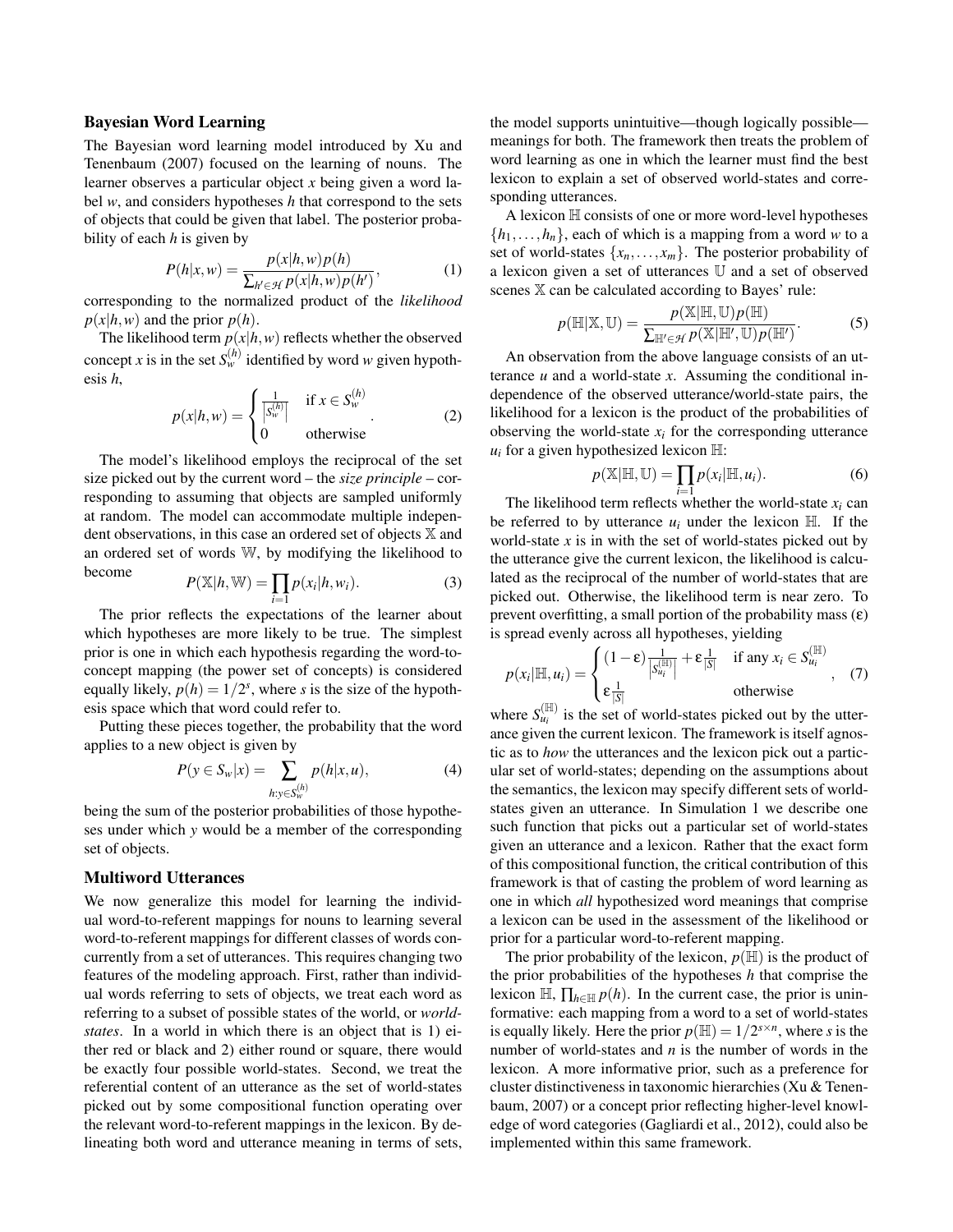The probability that a novel world-state *y* can be referred to by utterance *u* (consisting of one or more words) can be computed by generalizing Equation 4,

$$
p(y \in S_u | u) = \sum_{\mathbb{H}: y \in S_u^{(\mathbb{H})}} p(\mathbb{H} | \mathbb{X}, u), \tag{8}
$$

being the sum of the posterior probabilities  $p(\mathbb{H}|\mathbb{X}, \mathbb{U})$  for all lexicons in which *y* is in the set of world-states picked out for utterance *u*.

## Simulations

We present three simulations to demonstrate the function and utility of the new modeling framework. In Simulation 1, we show how the model finds the optimal lexicon in a toy world in which an utterance specifies a set of world-states via a simple compositional function. In Simulation 2, we show that the framework generates predictions that are consistent with experimental work in which adults learn the meaning of words from multiword utterances (Kersten & Earles, 2001). Finally, in Simulation 3 we describe a word learning task in which the new framework significantly outperforms the basic Bayesian word learning model.

### Simulation 1: Word learning in a simple toy world

First, we demonstrate how the above framework allows us to learn the best lexicon for a simple toy language under the assumption of *intersective* semantics. Whereas the likelihood function in the simple Bayesian word learner only depends on whether a world-state is in the set picked out by a word, some compositional function is needed to pick out the set of world-states given an utterance. Here we assume that this set is specified by the intersection of world-states selected by the words that comprise that utterance:

$$
S_{u_i}^{(\mathbb{H})} = \bigcap_{w \in u_i} S_w^{(h)}.
$$
\n(9)

Other, more elaborate semantic functions may be substituted (e.g. a fully compositional semantics) within the framework; in the current case we use intersective semantics as the basis for a simple demonstration of the framework that can nonetheless capture aspects of previous work on artificial language learning.

In the toy world, world-states vary along three binary dimensions: an object is either a square or a circle (*pu* or *du*), which is either filled or unfilled (*li* or *ri*), and which moves either side-to-side or up and down (*wag* or *div*). There are thus eight possible states of the depicted in the scene, and eight utterances of three words length (e.g. the utterance *pu li wag* would be accompanied by a world-state of a black square moving side-to-side). A complete set of utterances and world-states are shown in Figure 2 along the vertical and horizontal axes respectively.

To demonstrate the operation of the model, consider the posterior probability of three different lexicons, each of which maps the word *wag* to a different set of world-states, after seeing eight sentences and corresponding world-states. While each lexicon has the same prior probability under the model, they are distinguished by their likelihood. The lexicon that posits that *wag* refers to objects that move up and down has a likelihood of 0 because that world-state is not seen consistently with that utterance. The lexicon that posits that *wag* refers to things that move side to side *and* those that are black receives a higher probability than the first lexicon because it is consistent with the observed data, but the likelihood is relatively low in that the hypothesis picks out a larger number of world-states. The lexicon that posits that *wag* refers to objects that move side to side receives the highest posterior probability, in that it is the most specific hypothesis that is consistent with the observed data. Probabilities of generalization for each utterance to each world-state are presented in Figure 2.

#### Simulation 2: Kersten and Earles (2001)

In the second simulation, we show how a model developed within the framework presented here is capable of learning word meanings in an existing artificial language learning paradigm. Kersten and Earles (2001) describe a set of experiments in which participants are presented with oneto three-word utterances coupled with simple visual scenes. Utterances encode some variable aspects of the scenes (e.g. the type and manner of motion of insects depicted in the scene), while many other aspects of each scene vary randomly. To investigate the effects of hearing only partial utterances on language learning, participants in one condition heard a complete set of 72 three-word utterances, while those in the other condition heard 24 single-word utterances, then 24 two-word utterances, and ultimately 24 three-word utterances. All words were marked with a consistent morphological marker, corresponding with the sentence position (e.g. all sentence-final words, which describe the manner of motion, terminate in the particle –*tig*).

After a training period of 72 utterances and scenes, a battery of two alternative forced-choice tests was used to assess the degree to which participants had learned the meanings of words and utterances. In the 12 *isolated* test trials, each participant chose between two scenes which was the better example of the single-word utterance test item. In 12 *embedded* test trials, each participant chose between two scenes which was the better example of a three-word utterance.

This study is an appealing task to model within our new framework for two reasons. First, it involves learning correspondences between words and many possible candidate features in each scene. For example, participants must infer that the background of a scene is *not* encoded by any words in the lexicon. Second, Kersten and Earles assumed an intersective semantics for their artificial language, making their experiment straightforward to model.

Memory Noise We use a noise model to simulate a learner's imperfect memory or limited attention in observing which words were said. Each word in the set of observed utterances U is switched with an alternative word that appears in the same sentence position at rate  $\eta$ , between 0 and 1. Edits can be attributed to any mixture of attentional deficit (the learner did not attend to a feature, resulting in an edit) or noisy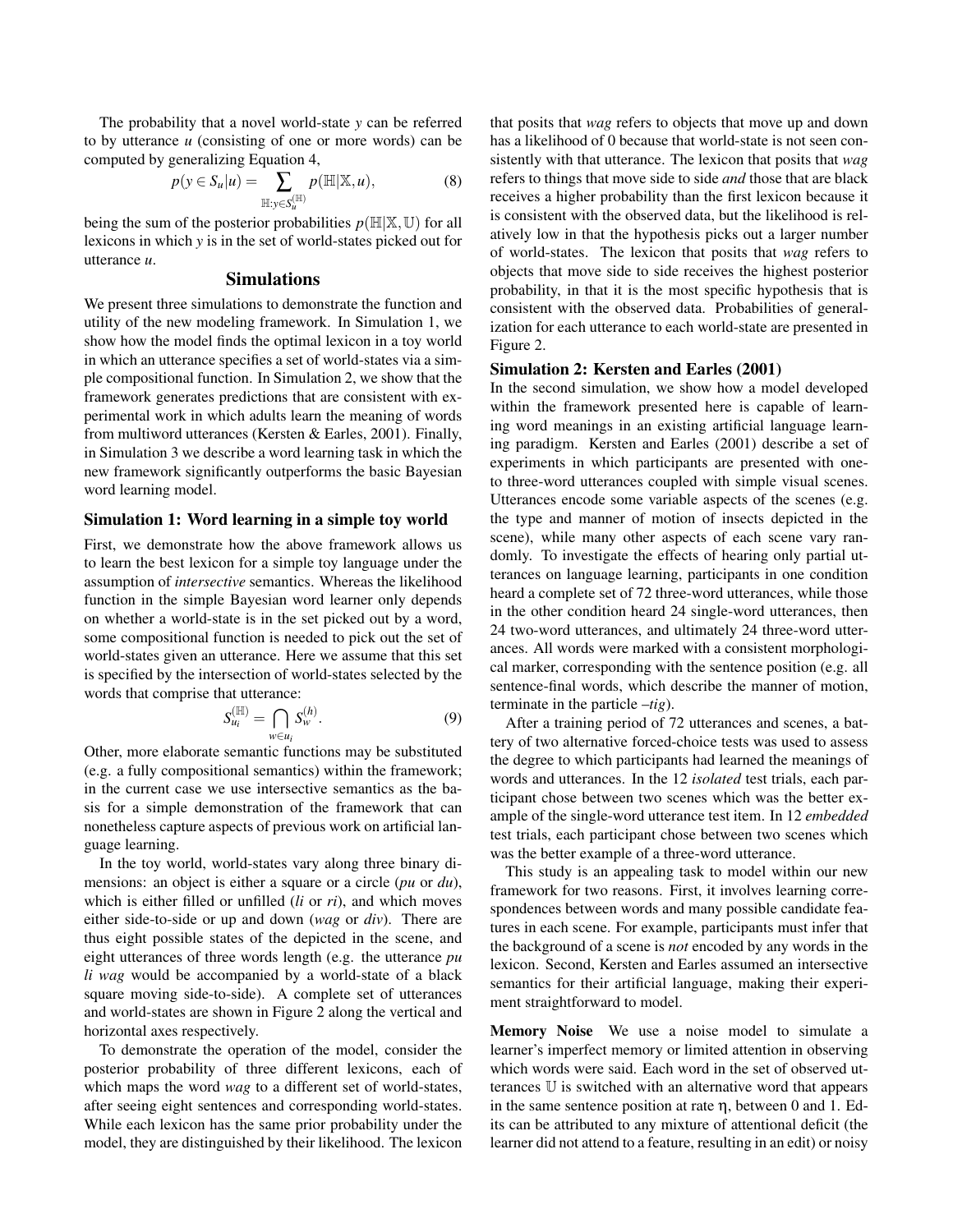

Figure 2: Probability that each single word utterance (left) or multiword utterance (right) can refer to each of eight world-states given the lexicon learned by the model in Simulation 2. Colors represent the probability of generalization, or the probability that a given world-state can referred to by an utterance.

memory. Inference then proceeds over the set of utterances with noise imposed,  $\mathbb{U}'$ .

Inference To provide for maximum generality in possible word meanings, the framework specifies that any word in the model can refer to the power set of world-states. The hypothesis space for the lexicon is thus a very large discrete space even for the small language presented in Kersten and Earles (2001): there are  $2^{6 \times 8192}$  possible lexicons (a binary can refer/can't refer indicator for 8,192 possible world-states, for each of 6 words.) We use a hybrid approximation strategy to approximate the posterior in this large space by both sampling from a subset of "structured" hypotheses using Gibbs sampling as well as taking likelihood-weighted samples from the full space.

Structured hypotheses are those that consistently refer to a feature that is shared across states of the world (e.g. all insects that have square bodies). Unstructured hypotheses additionally include heterogenous combinations of world states as potential word meanings, including complex meanings like "bugs traveling upwards so long as the legs move back and forth, and also bugs with oval bodies." Treating meaning as denotation—a mapping from a word to a set of states of the world—permits the representation of both kinds of hypotheses within the same formalism.

Even the structured set alone contains  $2^{6 \times 26}$  hypotheses. Consequently we use Gibbs sampling (Gelman et al., 2013) to approximate the posterior on the structured set by sampling from the full conditional distribution according to a Markov chain on hypotheses. We use a burn-in period of 2500 samples, then collect 5000 samples and thin to every fifth sample. Convergence was assessed by assessing the log likelihood on repeated simulations. The posterior over the full hypothesis space was estimated using likelihood-weighted samples from the prior. Likelihood weighting is a special case of importance sampling in which the importance distribution is the prior. To compensate for sampling from the prior distribution rather than the posterior, probabilities are adjusted by weighting by the likelihood and normalizing.

The two sampling techniques outlined above have complementary weaknesses: Markov chain Monte Carlo over the structured hypotheses omits the unstructured hypotheses, while the likelihood weighting—in that is sampled from the prior—finds relatively few high-value hypotheses. We mix samples from the two distribution with weights  $1-\alpha$  and  $\alpha$ . Including the inference procedure, the model for Simulation 2 thus has three free parameters: the per-word error rate η for the stored utterances, noise in the likelihood function  $\varepsilon$ , and mixing weight  $\alpha$ . For the simulations reported here, we take 1000 samples from the prior and set  $\alpha$  to .1 and under the assumption that these hypotheses constitute a relatively small proportion of the overall mass,  $\varepsilon$  to .05, and test a range of η values between 0 and 1 and intervals of .01. We randomly generate 50 experimental setups of the sort described in Kersten and Earles (e.g. different training data and test data in each case) for each level of noise, collect 2 sets of samples using MCMC and likelihood weighting for each setup, and assess each set of samples against 10 instances of the testing battery.

Table 1: Example utterances and scene descriptions from the artificial language learning paradigm in Kersten and Earles (2001), modeled in Simulation 2. Scene vary randomly along five additional dimensions.

| Utterance                  | Body and Legs ("Object") | Path of Movement               | Manner of Movement           |
|----------------------------|--------------------------|--------------------------------|------------------------------|
| "geseju elnugop doochatig" | light oval               | towards stationary character   | legs angled forward and back |
| "mogaju ontigop neematig"  | dark rectangle           | away from stationary character | side-to-side movement        |
| "geseju elnugop neematig"  | light oval               | towards stationary character   | side-to-side movement        |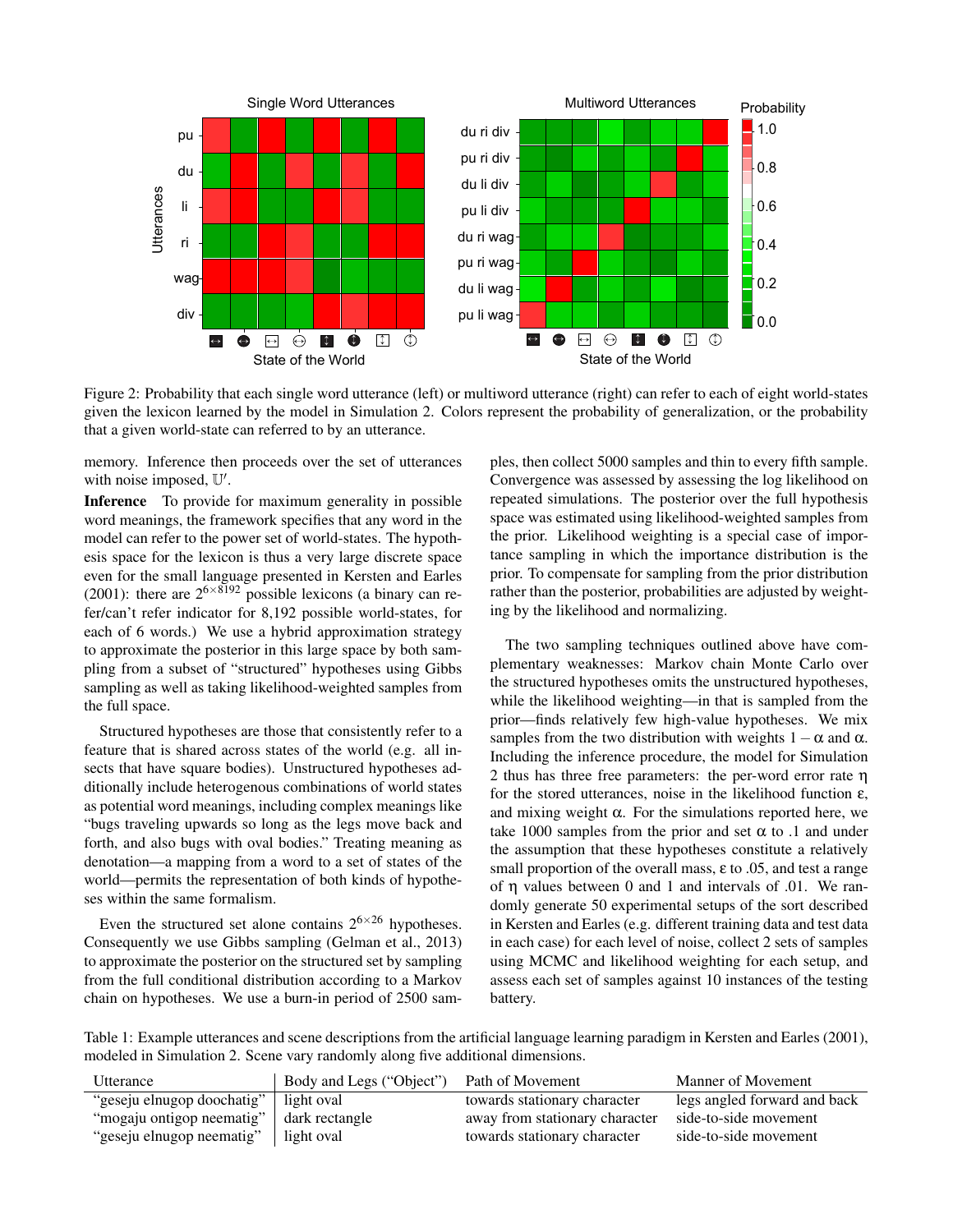

Figure 3: Model performance at four levels of noise compared with adult performance found in Experiment 1 of Kersten and Earles (2001). Participants/models choose between two scenes for a given word (isolated test trials) or a given utterance (embedded test trials). Error bars indicate standard error of the mean.

Results Test scores from Simulation 2 (Figure 3) indicate that the Bayesian word learning model presented here, like human participants, is fully capable of learning correspondences between words and world-states from multiword utterances. The model performs at or near ceiling at low levels of memory noise ( $\eta = 0$  to  $\eta = .1$ ), while it demonstrates levels of performance in the range achieved by human participants at moderate levels ( $\eta = .1$  to  $\eta = .3$ ). Memory noise levels beyond  $\eta = 0.3$  result in performance near chance.

To further explore the effects of staged vs. full exposure, memory noise, word type, and test trial type we constructed a logistic regression model to predict the outcome of individual forced-choice trials (predicting correct vs. incorrect choices). Manner words, embedded trials, and complete exposure are treated as the reference levels for the categorical predictors. The model scores consistently *higher* on the testing battery when trained on the partial training utterances  $(\beta = .118; z < 0.001;$  intercept = 7.04). Furthermore there is an interaction with memory noise such that the model's performance given partial exposure is higher at higher levels of noise (β = 5.584; *z* < 0.001). Like participants in Experiment 1 in Kersten and Earles (2001), the Bayesian word learning model presented here performs better when trained on staged exposure. This result, like Kersten and Earles's observation of the empirical phenomenon, is intriguing in that a participant/model in the full exposure condition should be able to achieve the same results as one in the partial exposure condition by selectively attending to just a subset of the data. It appears that the model entertains more inclusive hypotheses for individual words and two-word phrases than three-word phrases, which consequently helps the model to avoid overfitting the lexical hypotheses. In effect, memory noise leads the model to prefer lower-complexity lexicons, which then generalize better upon exposure to novel test data. This conclusion leads to the empirically-testable prediction that the same higher performance for partial exposure would be observed among human participants if the order of staged presentation were reversed—starting with three-word utterances and ending with single word utterances.

The model performance diverges from human behavior in two notable ways. The model performs substantially better on isolated test trials—in which utterances consist of a single word—than on embedded ones ( $\beta$  = .774, SE = .032, *z* < .001). At higher levels of noise, isolated test trials exhibit higher levels of performance than embedded test trials, as evinced by the trial type  $\times$  memory noise interaction term in the model  $(\beta = 0.918, z < .001)$ . In contrast, Kersten and Earles found no significant difference in people's performance on the two test trial types  $(p > 0.1)$ . The model also predicts only minor differences in performance across word types (object, manner, and path), whereas Kersten and Earles found that participants who saw staged input learned object and path words significantly better (74.5% and 77% for those who saw partial input, and 60% and 69.5% for those who saw complete) than manner words (55% for partial and 49.5% for complete exposure). The explanation for this dissociation is straightforward: the model presented here has no information that would substantively distinguish word types from one another. Performance for manner and path are lower under staged exposure because the model observes a manner word in 2/3 of cases and a path word in just 1/3 of cases.

### Simulation 3: Multiple Objects Per Scene

A simple Bayesian word learning model that learns the meaning of words independently performs equally well on the first two simulations. In the final simulation, we demonstrate a case in which a model using intersective semantics within the new framework significantly outperforms the simple Bayesian model. Inference, testing procedure, and set of observed utterances are the same as Simulation 2, though we set  $\eta = 0$  for simplicity. The critical change is that rather than a single world-state, the model observes *four* different worldstates along with each utterance. The likelihood functions in Equations 2 and 7 are altered such that they assess whether *any* of the observed world-states is in the set picked out by the utterance, following from the possibility the utterance could refer to any of the world-states depicted. Additionally, the